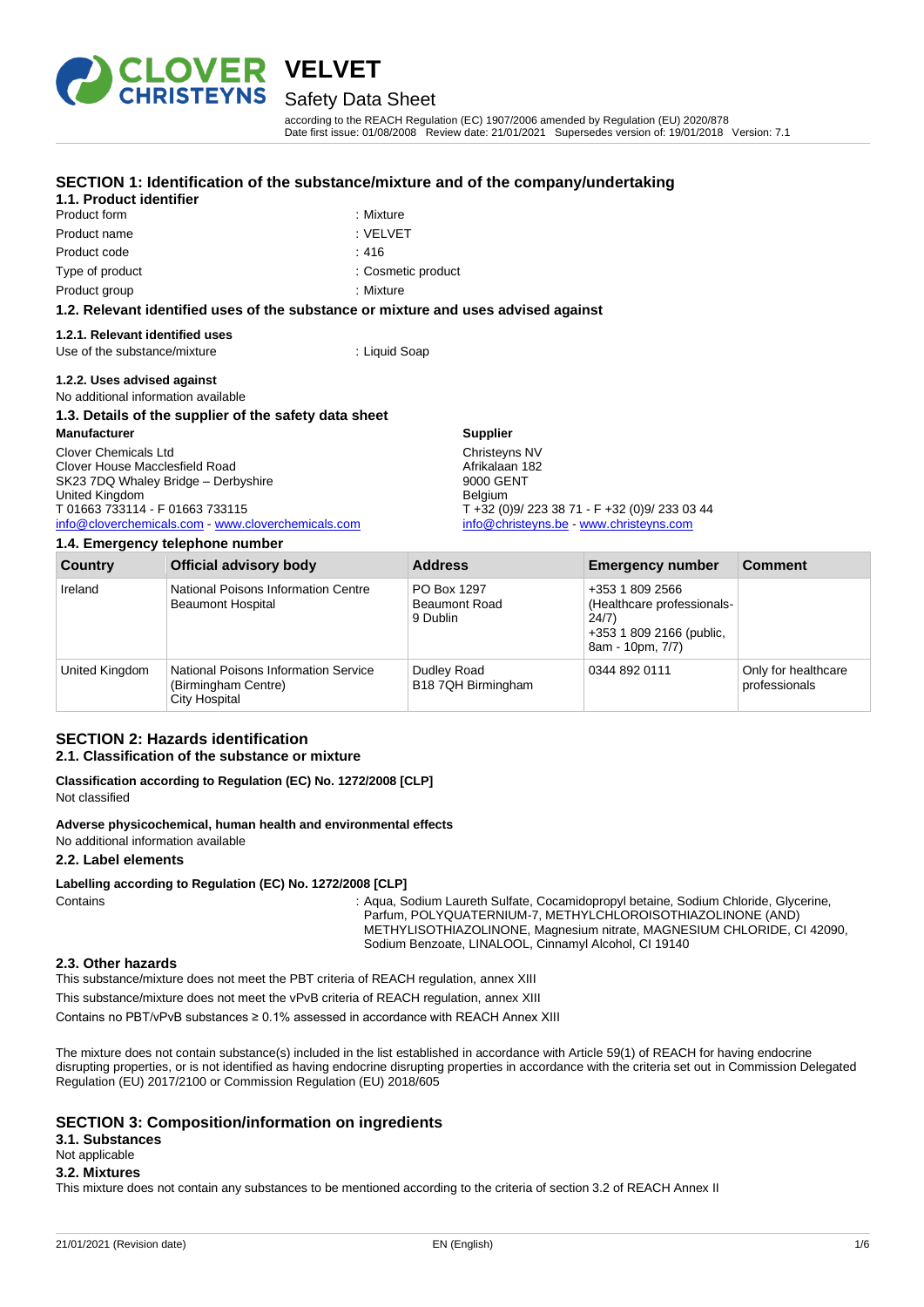# Safety Data Sheet

according to the REACH Regulation (EC) 1907/2006 amended by Regulation (EU) 2020/878

# **SECTION 4: First aid measures**

| OLUTIUN 4. FIISI dIU IIIBASUIBS<br>4.1. Description of first aid measures                                                                                                                |                                                                                                                                                                          |
|------------------------------------------------------------------------------------------------------------------------------------------------------------------------------------------|--------------------------------------------------------------------------------------------------------------------------------------------------------------------------|
| General advice                                                                                                                                                                           | : Never give anything by mouth to an unconscious person. If you feel unwell, seek medical                                                                                |
|                                                                                                                                                                                          | advice (show the label where possible).                                                                                                                                  |
| Skin contact                                                                                                                                                                             | : Rinse with water.                                                                                                                                                      |
| Eye contact                                                                                                                                                                              | : Rinse immediately with plenty of water.                                                                                                                                |
| Ingestion                                                                                                                                                                                | : Rinse mouth. Do NOT induce vomiting. Get medical advice/attention.                                                                                                     |
| 4.2. Most important symptoms and effects, both acute and delayed<br>Acute effects inhalation                                                                                             | : None under normal use.                                                                                                                                                 |
| Acute effects skin                                                                                                                                                                       | : None under normal conditions.                                                                                                                                          |
| Acute effects eyes                                                                                                                                                                       | : May cause eye irritation. Redness.                                                                                                                                     |
| Acute effects oral route                                                                                                                                                                 | : None under normal conditions.                                                                                                                                          |
| 4.3. Indication of any immediate medical attention and special treatment needed<br>No additional information available                                                                   |                                                                                                                                                                          |
| <b>SECTION 5: Firefighting measures</b><br>5.1. Extinguishing media                                                                                                                      |                                                                                                                                                                          |
| Suitable extinguishing media                                                                                                                                                             | : Water.                                                                                                                                                                 |
| 5.2. Special hazards arising from the substance or mixture<br>Hazardous decomposition products in case of fire                                                                           | : Toxic fumes may be released. Carbon dioxide. Carbon monoxide.                                                                                                          |
| 5.3. Advice for firefighters<br>Firefighting instructions                                                                                                                                | : Use water spray or fog for cooling exposed containers. Exercise caution when fighting any<br>chemical fire. Prevent fire fighting water from entering the environment. |
| Protection during firefighting                                                                                                                                                           | : Do not enter fire area without proper protective equipment, including respiratory protection.                                                                          |
| <b>SECTION 6: Accidental release measures</b><br>6.1. Personal precautions, protective equipment and emergency procedures                                                                |                                                                                                                                                                          |
| 6.1.1. For non-emergency personnel                                                                                                                                                       |                                                                                                                                                                          |
| Emergency procedures                                                                                                                                                                     | : Evacuate unnecessary personnel.                                                                                                                                        |
| 6.1.2. For emergency responders                                                                                                                                                          |                                                                                                                                                                          |
| Protective equipment                                                                                                                                                                     | : Equip cleanup crew with proper protection.                                                                                                                             |
| <b>Emergency procedures</b>                                                                                                                                                              | : Ventilate area.                                                                                                                                                        |
| 6.2. Environmental precautions<br>Prevent entry to sewers and public waters. Notify authorities if liquid enters sewers or public waters.                                                |                                                                                                                                                                          |
| 6.3. Methods and material for containment and cleaning up<br>Methods for cleaning up                                                                                                     | : Collect leaking and spilled liquid in sealable containers as far as possible. Wash away<br>remainder with plenty of water.                                             |
| 6.4. Reference to other sections<br>See Section 8. Exposure controls and personal protection.                                                                                            |                                                                                                                                                                          |
| <b>SECTION 7: Handling and storage</b><br>7.1. Precautions for safe handling<br>No additional information available<br>7.2. Conditions for safe storage, including any incompatibilities |                                                                                                                                                                          |
| Storage conditions                                                                                                                                                                       | : Keep container closed when not in use.                                                                                                                                 |
| Packaging materials                                                                                                                                                                      | : polyethylene. stainless steel.                                                                                                                                         |
| 7.3. Specific end use(s)<br>No additional information available                                                                                                                          |                                                                                                                                                                          |
| <b>SECTION 8: Exposure controls/personal protection</b><br>8.1. Control parameters                                                                                                       |                                                                                                                                                                          |
| 8.1.1 National occupational exposure and biological limit values<br>No additional information available                                                                                  |                                                                                                                                                                          |
| 8.1.2. Recommended monitoring procedures<br>No additional information available                                                                                                          |                                                                                                                                                                          |

**8.1.3. Air contaminants formed**

No additional information available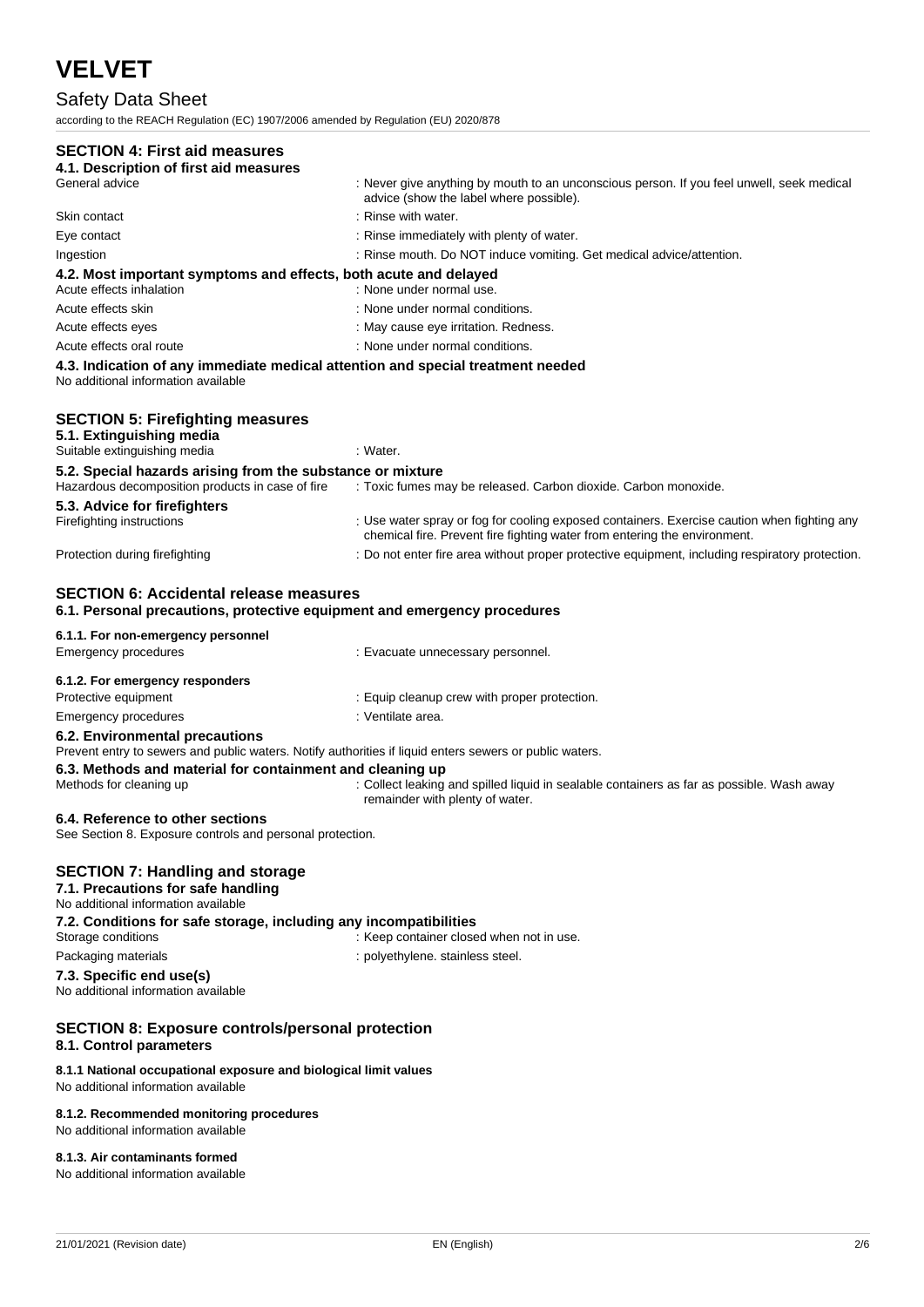# Safety Data Sheet

according to the REACH Regulation (EC) 1907/2006 amended by Regulation (EU) 2020/878

# **8.1.4. DNEL and PNEC**

No additional information available

#### **8.1.5. Control banding** No additional information available

# **8.2. Exposure controls**

### **8.2.1. Appropriate engineering controls** No additional information available

## **8.2.2. Personal protection equipment**

**8.2.2.1. Eye and face protection** No additional information available

## **8.2.2.2. Skin protection**

No additional information available

## **8.2.2.3. Respiratory protection**

No additional information available

**8.2.2.4. Thermal hazards** No additional information available

## **8.2.3. Environmental exposure controls**

## **Other information:**

Do not eat, drink or smoke during use.

# **SECTION 9: Physical and chemical properties**

| 9.1. Information on basic physical and chemical properties |                              |
|------------------------------------------------------------|------------------------------|
| Physical state                                             | : Liguid                     |
| Colour                                                     | : Green.                     |
| Physical state/form                                        | : Liquid.                    |
| Odour                                                      | : perfumed.                  |
| Odour threshold                                            | : Not available              |
| Melting point/range                                        | : 0 °C                       |
| Freezing point                                             | : Not available              |
| Boiling point/Boiling range                                | : $100 °C$                   |
| Flammability                                               | : Non flammable.             |
| <b>Explosive limits</b>                                    | : Not available              |
| Lower explosion limit                                      | : Not available              |
| Upper explosion limit                                      | : Not available              |
| Flash point                                                | : Not available              |
| Autoignition temperature                                   | : Not available              |
| Decomposition temperature                                  | : Not available              |
| рH                                                         | : Not available              |
| Viscosity, kinematic                                       | : Not available              |
| Viscosity, dynamic                                         | : 3000 cP at 20 $^{\circ}$ C |
| Solubility                                                 | : Soluble in water.          |
| Partition coefficient n-octanol/water (Log Kow)            | : Not available              |
| Vapour pressure                                            | : Not available              |
| Vapour pressure at 50 °C                                   | : Not available              |
| Density                                                    | : Not available              |
| Relative density                                           | : 1.025                      |
| Relative vapour density at 20 °C                           | : Not available              |
| Particle characteristics                                   | : Not applicable             |
| 9.2. Other information                                     |                              |

**9.2.1. Information with regard to physical hazard classes** No additional information available

## **9.2.2. Other safety characteristics**

No additional information available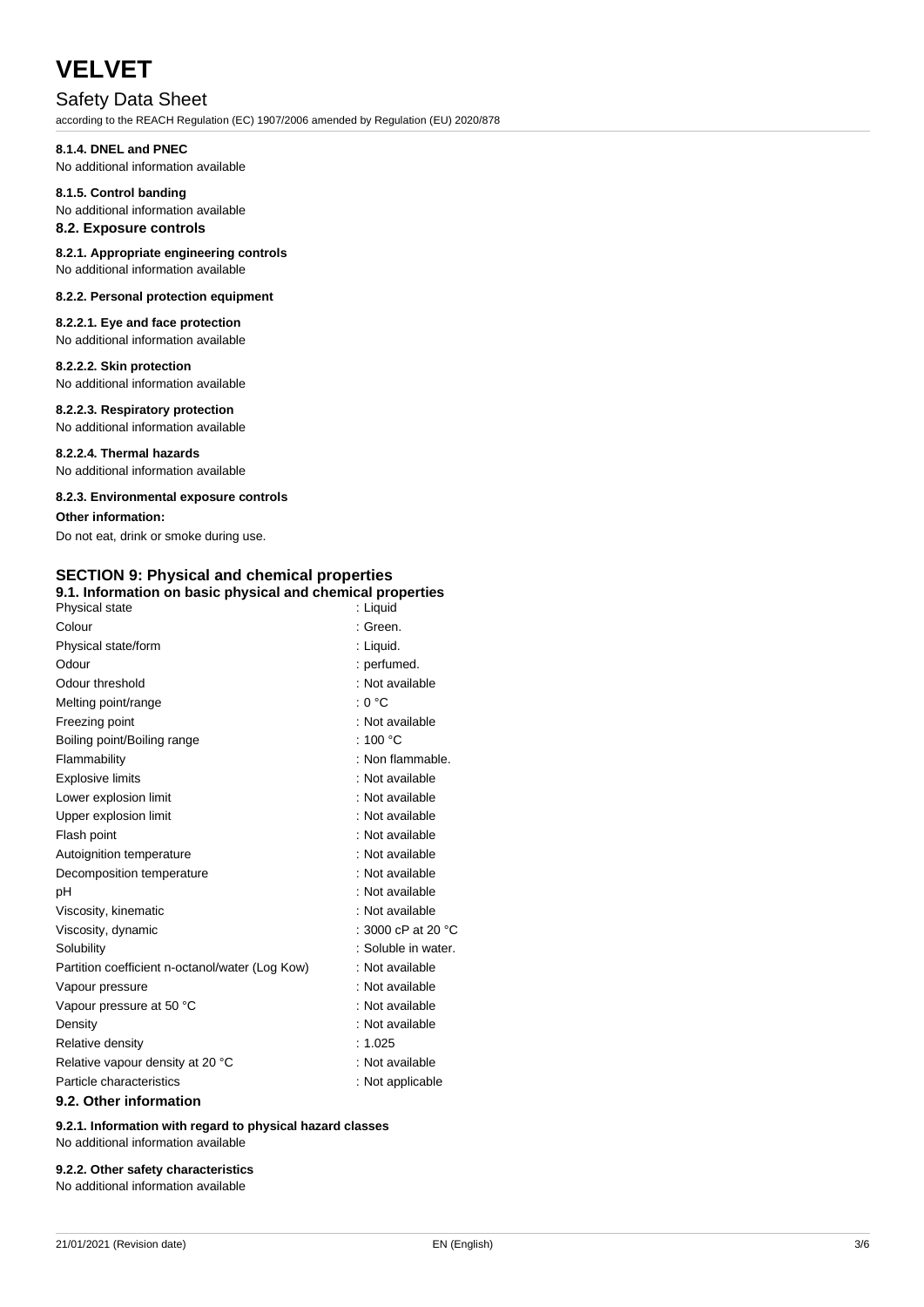Safety Data Sheet according to the REACH Regulation (EC) 1907/2006 amended by Regulation (EU) 2020/878

## **SECTION 10: Stability and reactivity 10.1. Reactivity** No additional information available **10.2. Chemical stability** Stable under normal conditions. **10.3. Possibility of hazardous reactions** No dangerous reactions known under normal conditions of use. **10.4. Conditions to avoid** No additional information available **10.5. Incompatible materials** No additional information available **10.6. Hazardous decomposition products** fume. Carbon monoxide. Carbon dioxide. **SECTION 11: Toxicological information 11.1. Information on hazard classes as defined in Regulation (EC) No 1272/2008** Acute toxicity (oral) Acute toxicity (dermal) **Example 2** : Not classified Acute toxicity (inhalation)  $\qquad \qquad$ : Not classified Skin corrosion/irritation : Not classified Additional information **into the classification** : Based on available data, the classification criteria are not met Serious eye damage/irritation : Not classified

Additional information : Based on available data, the classification criteria are not met Respiratory or skin sensitisation **in the sensitism**: Not classified Additional information : Based on available data, the classification criteria are not met Germ cell mutagenicity **EXECUTE:** Not classified Additional information : Based on available data, the classification criteria are not met Carcinogenicity **Carcinogenicity** : Not classified Additional information : Based on available data, the classification criteria are not met Reproductive toxicity in the set of the Not classified Additional information : Based on available data, the classification criteria are not met STOT-single exposure in the state of the state of the STOT-single exposure Additional information **interval in the classification** : Based on available data, the classification criteria are not met STOT-repeated exposure in the state of the state of the STOT-repeated exposure Additional information : Based on available data, the classification criteria are not met Aspiration hazard is a set of the set of the set of the set of the set of the set of the set of the set of the set of the set of the set of the set of the set of the set of the set of the set of the set of the set of the s Additional information : Based on available data, the classification criteria are not met **11.2. Information on other hazards 11.2.1. Endocrine disrupting properties** No additional information available

### **11.2.2. Other information**

Potential adverse human health effects and symptoms

: Based on available data, the classification criteria are not met

### **SECTION 12: Ecological information**

| 12.2. Persistence and degradability                                           |                  |
|-------------------------------------------------------------------------------|------------------|
| Not rapidly degradable                                                        |                  |
| Hazardous to the aquatic environment, long-term<br>(chronic)                  | : Not classified |
| 12.1. Toxicity<br>Hazardous to the aquatic environment, short-term<br>(acute) | : Not classified |
|                                                                               |                  |

### **VELVET**

| Persistence and degradability | Biodegradable. The surfactant(s) contained in this preparation complies (comply) with the<br>$\mid$ biodegradability criteria as laid down in Regulation (EC) No. 648/2004 on detergents. Data $\mid$<br>to support this assertion are held at the disposal of the competent authorities of the<br>Member States and will be made available to them, at their direct request or at the request<br>of a detergent manufacturer. |
|-------------------------------|--------------------------------------------------------------------------------------------------------------------------------------------------------------------------------------------------------------------------------------------------------------------------------------------------------------------------------------------------------------------------------------------------------------------------------|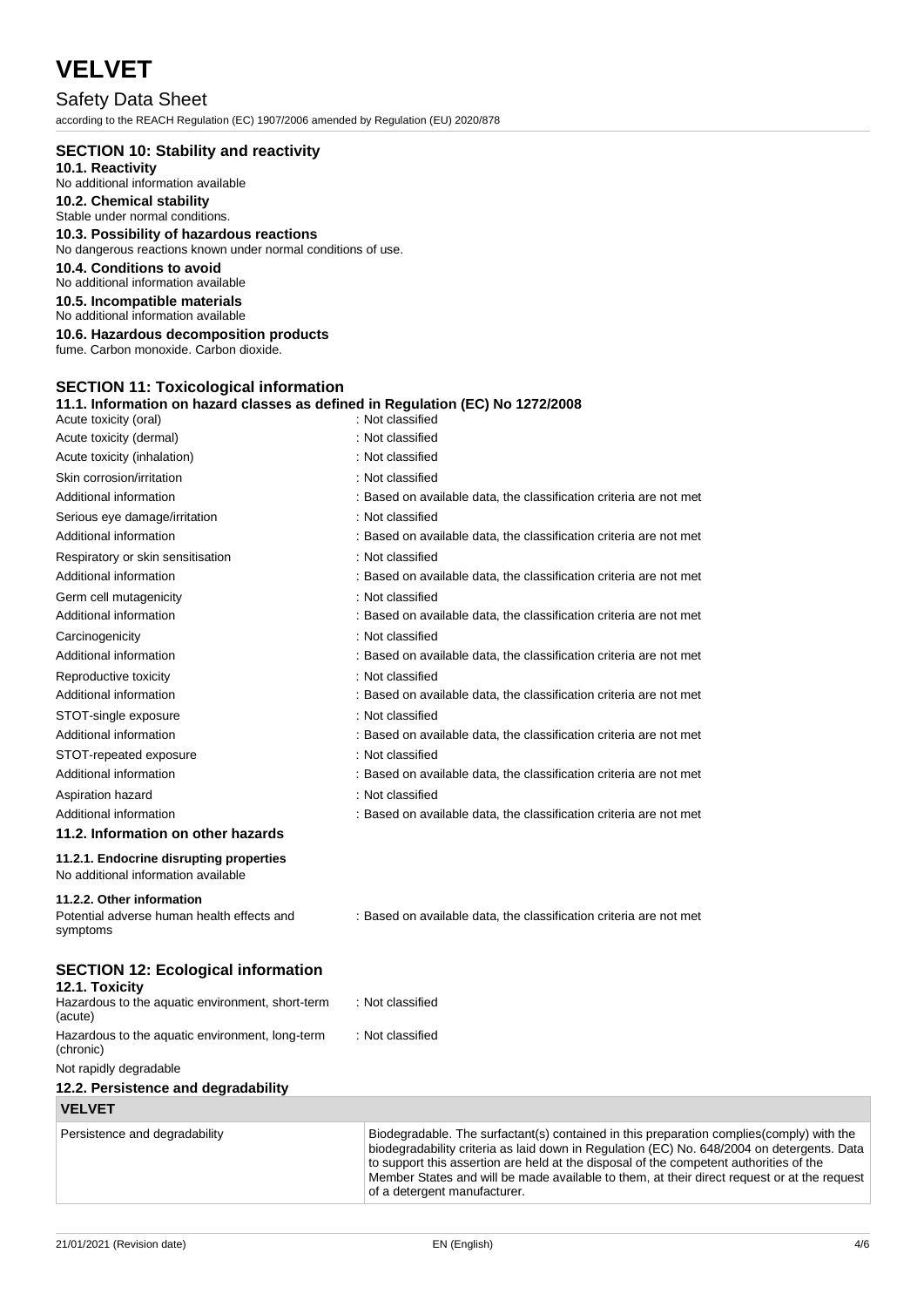## Safety Data Sheet

according to the REACH Regulation (EC) 1907/2006 amended by Regulation (EU) 2020/878

| 12.3. Bioaccumulative potential                                                        |                                                                           |  |
|----------------------------------------------------------------------------------------|---------------------------------------------------------------------------|--|
| <b>VELVET</b>                                                                          |                                                                           |  |
| Bioaccumulative potential                                                              | No bioaccumulation.                                                       |  |
| 12.4. Mobility in soil<br>No additional information available                          |                                                                           |  |
| 12.5. Results of PBT and vPvB assessment                                               |                                                                           |  |
| <b>VELVET</b>                                                                          |                                                                           |  |
| This substance/mixture does not meet the PBT criteria of REACH regulation, annex XIII  |                                                                           |  |
| This substance/mixture does not meet the vPvB criteria of REACH regulation, annex XIII |                                                                           |  |
| 12.6. Endocrine disrupting properties<br>No additional information available           |                                                                           |  |
| 12.7. Other adverse effects                                                            |                                                                           |  |
| Additional information                                                                 | : Avoid release to the environment.                                       |  |
| <b>SECTION 13: Disposal considerations</b>                                             |                                                                           |  |
| 13.1. Waste treatment methods                                                          |                                                                           |  |
| Product/Packaging disposal recommendations                                             | : Dispose in a safe manner in accordance with local/national regulations. |  |
| Waste / unused products<br>: Avoid release to the environment.                         |                                                                           |  |

#### **SECTION 14: Transport information** In accordance with ADR / IMDG / IATA

| <b>ADR</b>                             | <b>IMDG</b>   | <b>IATA</b>   |  |
|----------------------------------------|---------------|---------------|--|
| 14.1. UN number or ID number           |               |               |  |
| Not regulated                          | Not regulated | Not regulated |  |
| 14.2. UN proper shipping name          |               |               |  |
| Not regulated                          | Not regulated | Not regulated |  |
| 14.3. Transport hazard class(es)       |               |               |  |
| Not regulated                          | Not regulated | Not regulated |  |
| 14.4. Packing group                    |               |               |  |
| Not regulated                          | Not regulated | Not regulated |  |
| <b>14.5. Environmental hazards</b>     |               |               |  |
| Not regulated                          | Not regulated | Not regulated |  |
| No supplementary information available |               |               |  |

#### **14.6. Special precautions for user**

**Overland transport**

Not regulated

**Transport by sea**

Not regulated

**Air transport** Not regulated **14.7. Maritime transport in bulk according to IMO instruments** Not applicable

## **SECTION 15: Regulatory information**

**15.1. Safety, health and environmental regulations/legislation specific for the substance or mixture**

## **15.1.1. EU-Regulations**

Contains no REACH substances with Annex XVII restrictions

Contains no substance on the REACH candidate list

Contains no REACH Annex XIV substances

Contains no substance subject to Regulation (EU) No 649/2012 of the European Parliament and of the Council of 4 July 2012 concerning the export and import of hazardous chemicals.